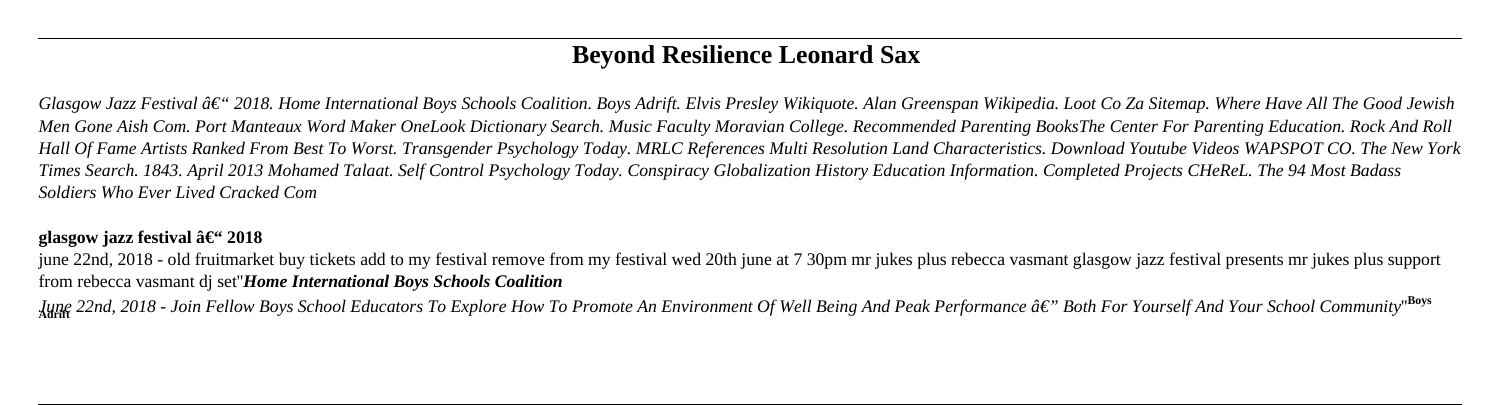June 21st, 2018 - What They're Saying Click HERE To Read Comments From People Who Ve Read Boys Adrift Click HERE To Read Comments From People Who Have Heard Dr Sax Speak

#### '**ELVIS PRESLEY WIKIQUOTE**

SEPTEMBER 4TH, 1972 - QUOTES ABOUT ELVIS PRESLEY THE LAST NAMES OR NAMES BY WHICH PEOPLE ARE BEST KNOWN AND WHOSE QUOTES ARE INCLUDED BELOW ARE ARRANGED ALPHABETICALLY FOR EASE OF REFERENCEË•'

## '**Alan Greenspan Wikipedia**

June 22nd, 2018 - Alan Greenspan KBE  $\ddot{E}^{\hat{}}$   $\tilde{A}$ : 1  $\tilde{E}^{\text{TM}}$  n  $\ddot{E}^{\hat{}}$   $\tilde{E}$  i  $\tilde{E}$  i  $\tilde{E}$  i  $\tilde{E}$  i  $\tilde{E}$  i  $\tilde{E}$  i  $\tilde{E}$  i  $\tilde{E}$  i  $\tilde{E}$  i  $\tilde{E}$  i  $\tilde{E}$  i  $\tilde{E$ 1987 to 2006'

## '**Loot co za Sitemap**

**June 24th, 2018 - 4039053707426 Dopoguerra Klimt 1918 9781436881845 1436881846 Industrial Employment of Women in the Middle and Lower Ranks 1870 John Duguid Milne 9780829731972 0829731970 RVR 1960 Biblia De Estudio Vida Plena Piel Especial Negro Zondervan**''**where have all the good jewish men gone aish com** january 30th, 2015 - fear of commitment is exacting a steep price from both men and women'

'**Port Manteaux Word Maker OneLook Dictionary Search**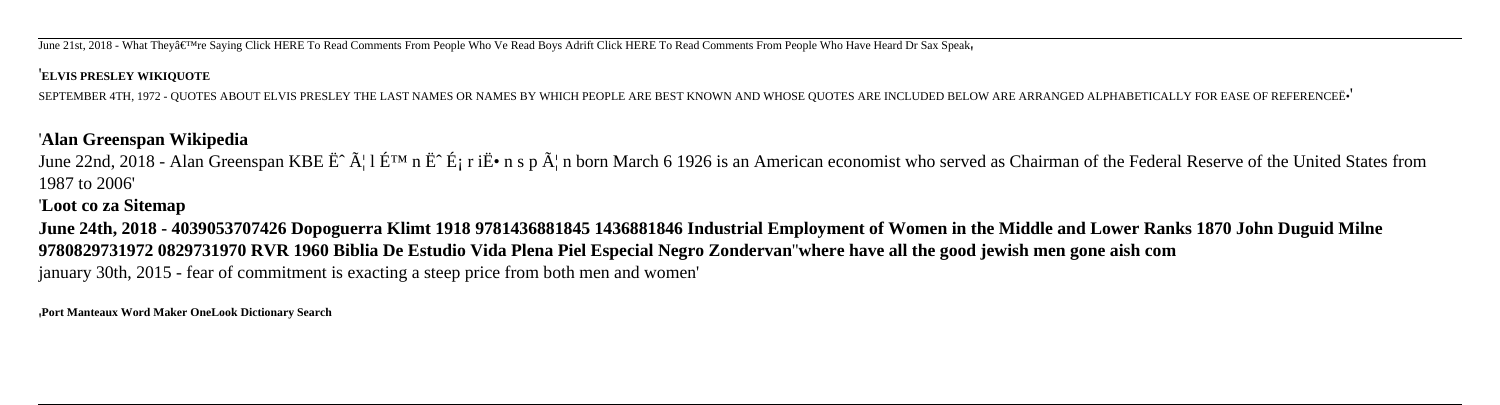June 23rd, 2018 - Port Manteaux Churns Out Silly New Words When You Feed It An Idea Or Two Enter A Word Or Two Above And You Ll Get Back A Bunch Of Portmanteaux Created By Jamming Together Words That Are Conceptually Relat

#### june 24th, 2018 - faculty full time faculty dr hilde binford music history office location hurd campus brethren s house room 302office phone 610 861 1691email binfordh moravian edu

#### '**RECOMMENDED PARENTING BOOKSTHE CENTER FOR PARENTING EDUCATION**

### **JUNE 23RD, 2018 - FIND RECOMMENDED PARENTING BOOKS ON A WIDE VARIETY OF PARENTING TOPICS THAT MAY BE OF INTEREST TO YOU OR THAT ADDRESS A SPECIFIC CHALLENGE YOU ARE FACING**'

#### '**rock and roll hall of fame artists ranked from best to worst**

#### june 22nd, 2018 - all 214 artists in the rock and roll hall of fame ranked from best to worst'

### '**transgender psychology today**

june 21st, 2018 - the term transgender refers to people whose sense of their own gender differs from what would be expected based on the sex characteristics with which they are born a transgender person may identify as a woman despite having been born with male genitalia for example and some transgender people do not specifically identify as men or women''**MRLC References Multi Resolution Land Characteristics**

June 21st, 2018 - 2012 Abbasov R K Smakhtin V U 2012 Indexing The Environmental Vulnerability Of Mountain Streams In Azerbaijan Mountain Research And Development 32 1 73 82' '**DOWNLOAD YOUTUBE VIDEOS WAPSPOT CO**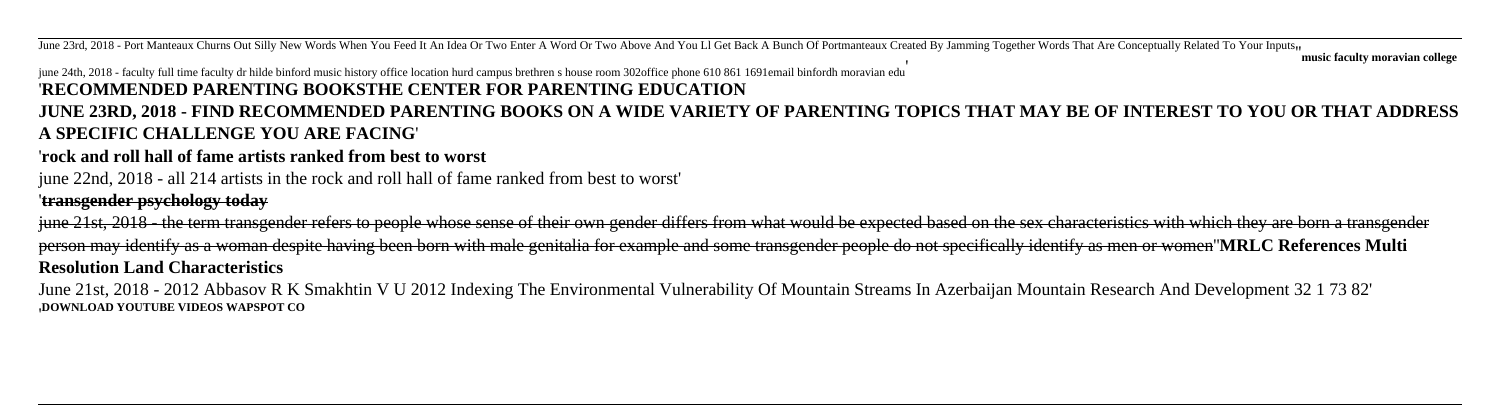#### '**The New York Times Search**

June 23rd, 2018 - Book Review Falling Crime Rates Are Good  $\hat{a}\in$ " At A Cost A Writer Sees Both Sides In  $\hat{a}\in\text{E}$  Uneasy Peace  $\hat{a}\in\bullet$  Patrick Sharkey Sees Disparities When The Homicide Rate Drops'

#### '**1843**

JUNE 20TH, 2018 - IN THE EARLY 20TH CENTURY GIANT ANIMALS HOT DOGS BOOTS AND BAKED GOODS BEGAN TO LOOM LARGE IN CALIFORNIA'S SKYSCAPE THE STORY OF CALIFORNIA'S BIZARRE NOVELTY ARCHITECTURE'

#### '**April 2013 Mohamed Talaat**

June 22nd, 2018 - How To Find Your Inbox On The New Youtube Layout Replies Video Comments Inbox Etc'

#### '**self control psychology today**

june 16th, 2018 - self control separates us from our ancient ancestors and the rest of the animal kingdom thanks to our large prefrontal cortex it is the ability to subdue our impulses in order to achieve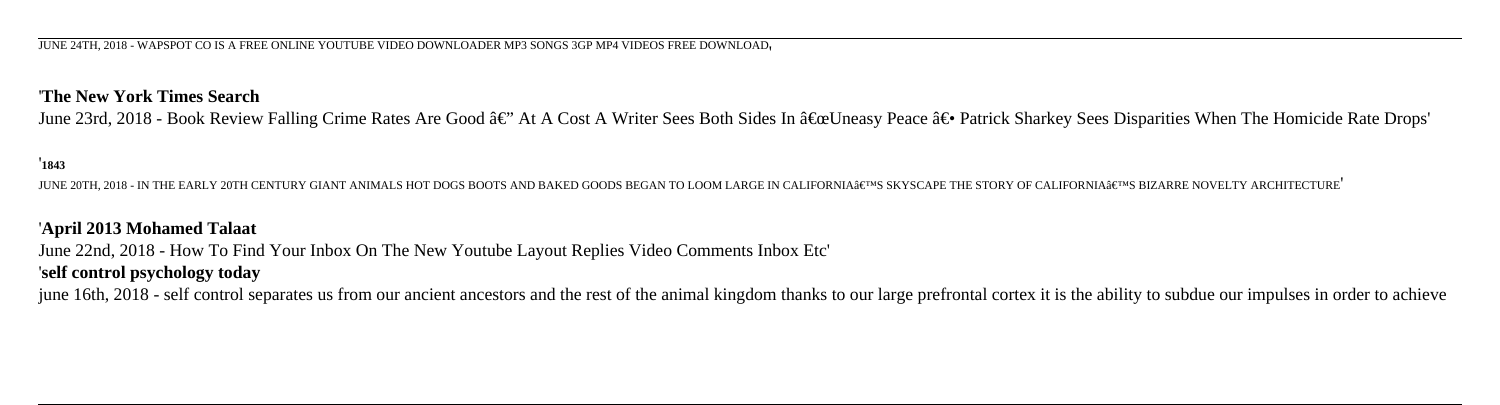#### '**conspiracy globalization history education information**

iune 22nd. 2018 - Đ Ñ•Ñ.Đ¾Ň€Đ Ň• Ñ.Đ<sup>∞</sup>Đ ¼Đ лРĐ ĐšĐ¾Đ½Ñ•Ñ,Đ Đ½Đ¾ĐР҇ conspiracy globalization history education information and genealogy author bogdan konstantynowicz globalizacja edukacja informacja historia genealog

## europa''**Completed projects CHeReL**

June 20th, 2018 - Completed projects The following linkage projects were completed in 2011 2012 2013 2014 2015 2016 and 2017 A list of projects completed in previous years is also available''**THE 94 MOST BADASS SOLDIERS WHO EVER LIVED CRACKED COM JANUARY 5TH, 2012 - WAR YOU KNOW WHAT IT IS GOOD FOR STORIES OF UNFATHOMABLE BADASSERY THAT S WHAT OVER THE YEARS WE AT CRACKED HAVE GATHERED A FORMIDABLE COLLECTION OF THESE STORIES AND WE VE PUT THE VERY BEST OF THEM HERE SO THAT A WHOLE NEW GENERATION OF READERS CAN FEEL INADEQUATE ABOUT THEIR LIFE CHOICES**''